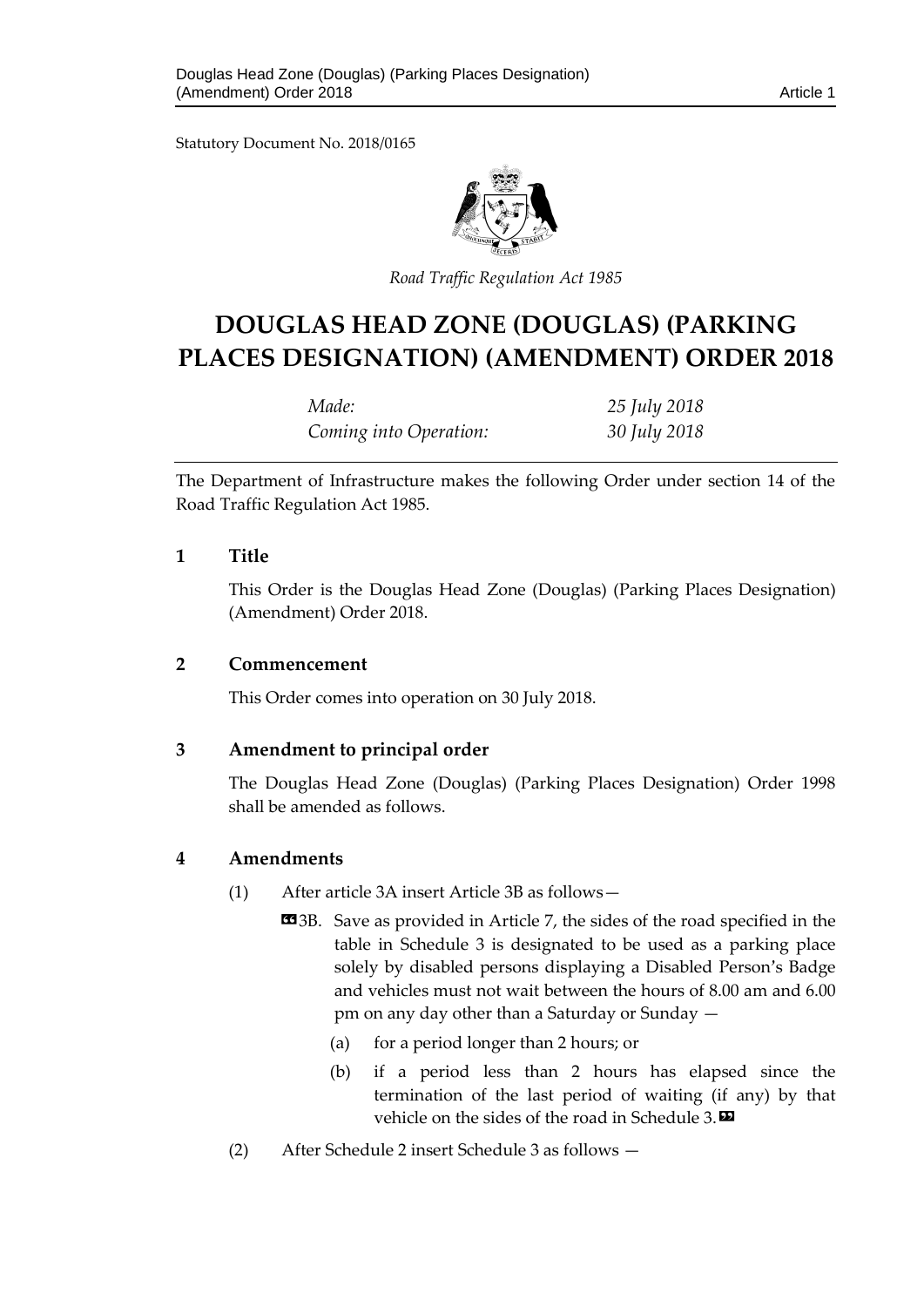#### **SCHEDULE 3**

#### [Article 3B]

| <b>ROADS</b>      | LENGTHS AND SIDES OF ROADS |                                                                       |
|-------------------|----------------------------|-----------------------------------------------------------------------|
| Douglas Head Road | (a) North-east side        |                                                                       |
|                   |                            | From a point 314 metres south-east of the entrance to the Fort<br>(i) |
|                   |                            | Anne for a distance of 6 metres in a south-easterly direction.        |

Signed by authority of the Minister for Infrastructure

**MADE 25 JULY 2018**

**TIM COWIN** *Highway Services*